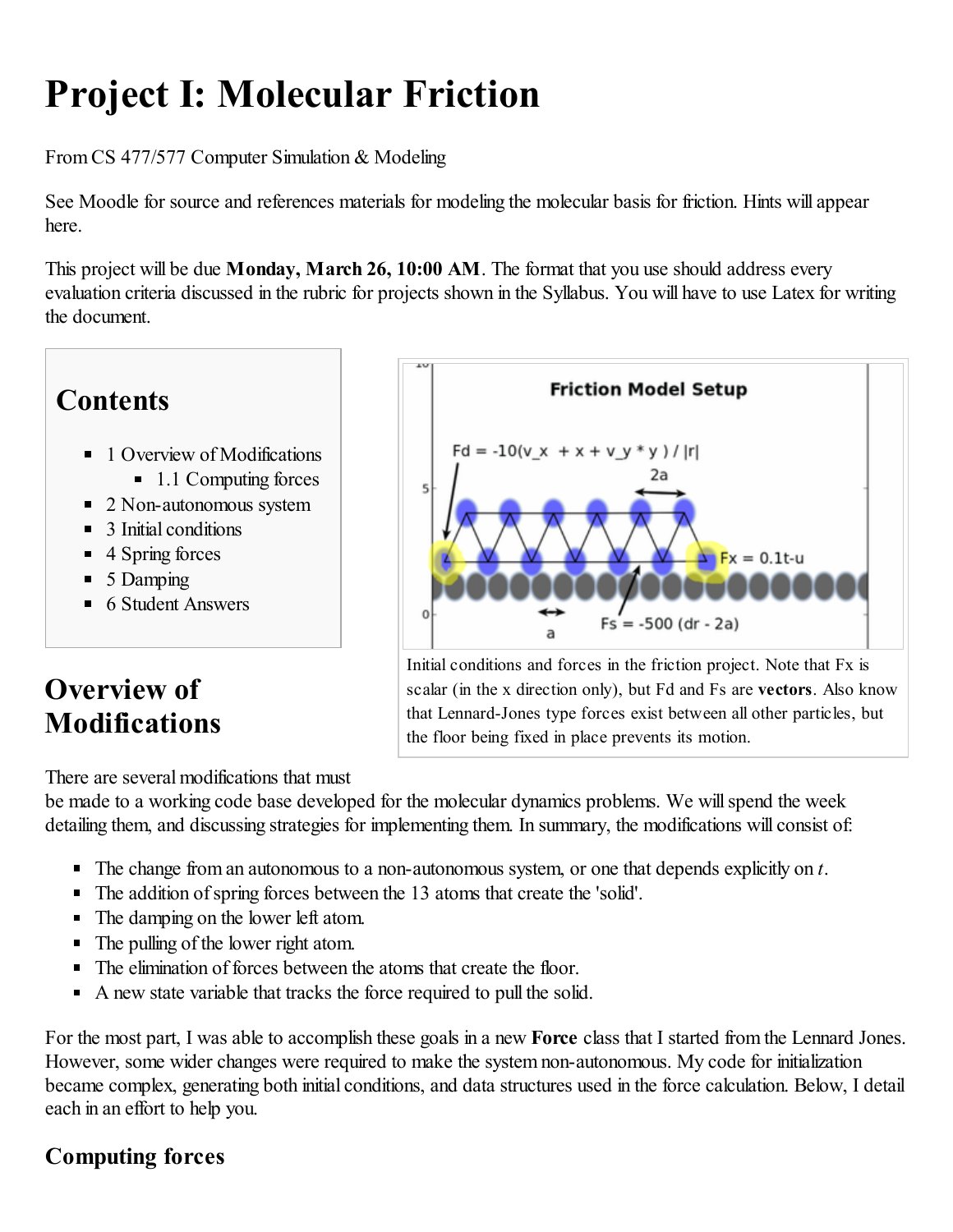I found it useful to have index markers for 'special' atoms in this simulation. So, the container class now has an index to tell me which atom is being dragged, another to tell me which atom has damping, and a third to for the last "floor" atom's index. In this way my approach to the determining accelerations is

- 1. Do a full Lennard-Jones calculation.
- 2. Add the damping on the lower left atom.
- 3. Add the dragging forces on the lower right atom.
- 4. Add the spring forces between the atoms in the solid.
- 5. Zero out any accelerations that have been computed between atoms in the floor.

As you will see below, the forces between springs will require some special consideration.

#### <span id="page-1-0"></span>Non-autonomous system

The right-hand side of the functions being integrated;

$$
\frac{dx}{dt} = f(x, t)
$$

is now *explicitly dependent* on t, whereas in the past it was dependant on *x* only.

The dependence arises from the spring being displaced from left to right according to the formula

$$
F_p(t) = k(0.1t - u)
$$

which is a horizontal force on the spring.  $u$  in this equation is the displacement from the initial position of the lower right atom, and the current position of the dragger is parameterized by  $x(x) = 0.1t$ . Note that the assignment suggests  $k = 1$ .

Changes to the code may (depending on your implementation) consist of those to the Force itself, as well as the driver that calls force, and the integration routine, which now accepts both the state *x* and the time *t*.

# <span id="page-1-1"></span>Initial conditions

One of the first things that you should write is the code to generate the floor, the solid, and the data structures (indices and adjacency matrix) needed for efficient calculation of the forces. There are several opportunities for mistakes, so I recommend spending some time simply getting the positions right, before worrying at all about the forces. Also spend some time making sure that your data model allows the passage of the appropriate data (indices and adjacency matrix) from the initial conditions to the force calculation. You should be able to test the code by plotting the initial positions of the atoms and lines connecting them according to the entries in the adjacency matrix.

# <span id="page-1-2"></span>Spring forces

The forces of the springs between the atoms in the solid are stiff springs. While it isn't very elegant, an easy way to do this calculation is to do the stiffstring force between *all* particles, and then use some matrix manipulation to eliminate the forces that should not be there. To do this, you'll need a matrix that is True wherever there are no springs linking atoms. Having that in hand, you can write code like this: